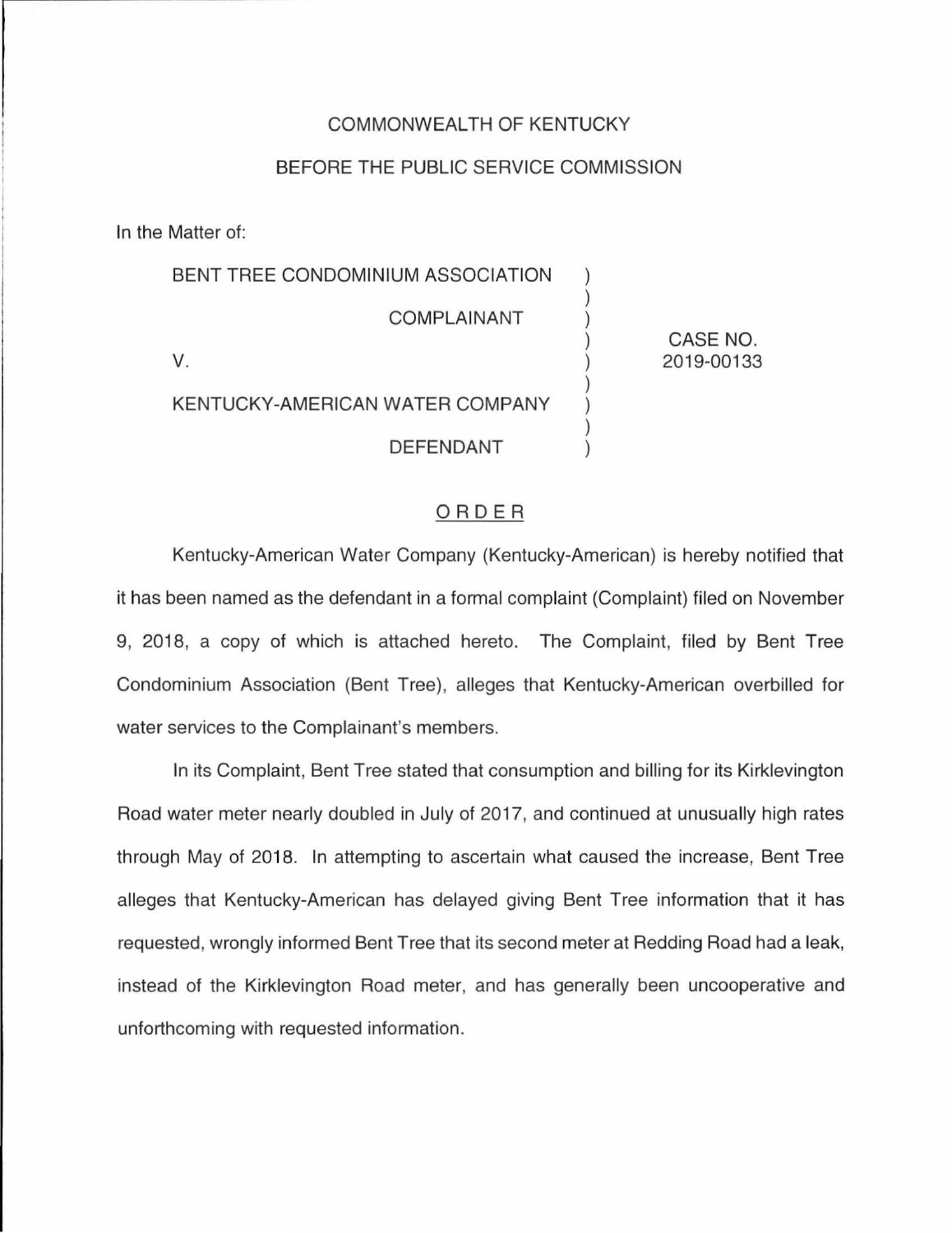Pursuant to 807 KAR 5:001, Section 20, it is HEREBY ORDERED that:

1. Kentucky-American is to satisfy the matters complained of or file a written answer to the complaint within ten days from the date of entry of the Order.

2. Should documents of any kind be filed with the Commission in the course of this proceeding, the documents shall also be served on all parties of record. A party filing a paper containing personal information shall, in accordance with 807 KAR 5:001, Section 4(10), encrypt or redact the paper so personal information cannot be read.

## [REMAINDER OF PAGE INTENTIONALLY LEFT BLANK]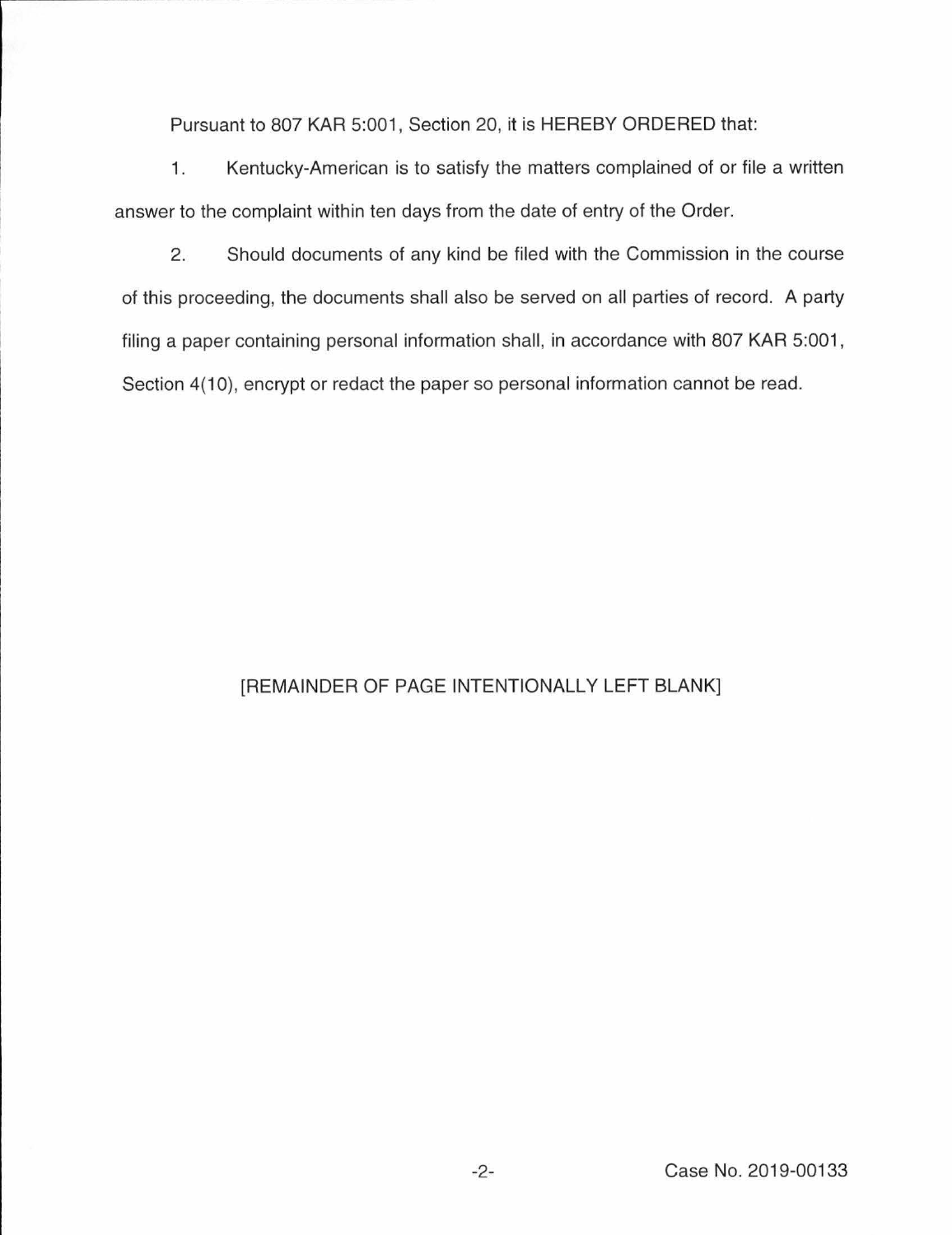By the Commission

|                                              | ENTERED |  |
|----------------------------------------------|---------|--|
| MAY 14 2019                                  |         |  |
| <b>KENTUCKY PUBLIC</b><br>SERVICE COMMISSION |         |  |

**ATTEST:** 

Weren R. Pinson Executive Director

Case No. 2019-00133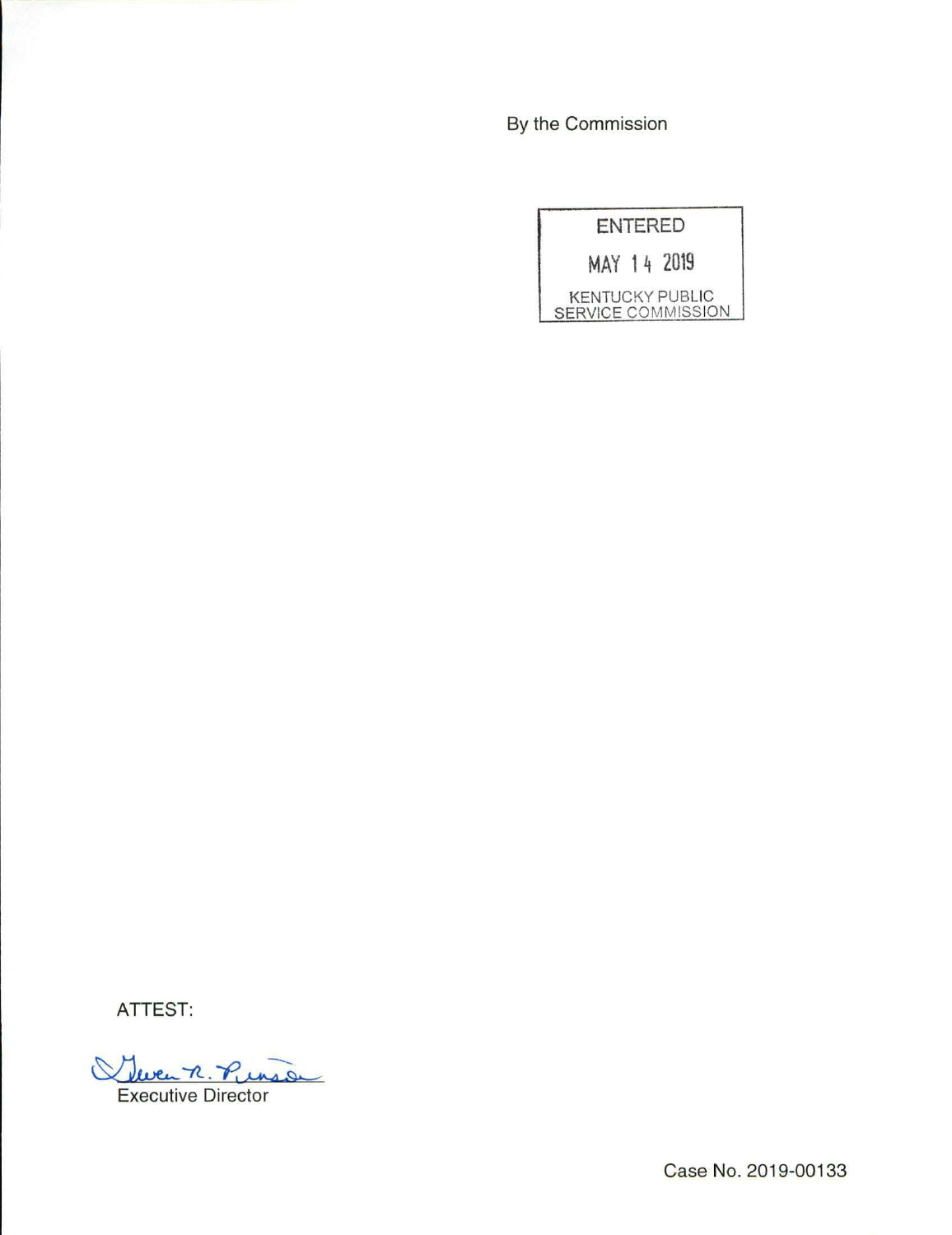## **ATTACHMENT**

# ATTACHMENT TO AN ORDER OF THE KENTUCKY PUBLIC SERVICE COMMISSION IN CASE NO. 2019-00133 DATED **MAY 1 4 2019**

TWO PAGES TO FOLLOW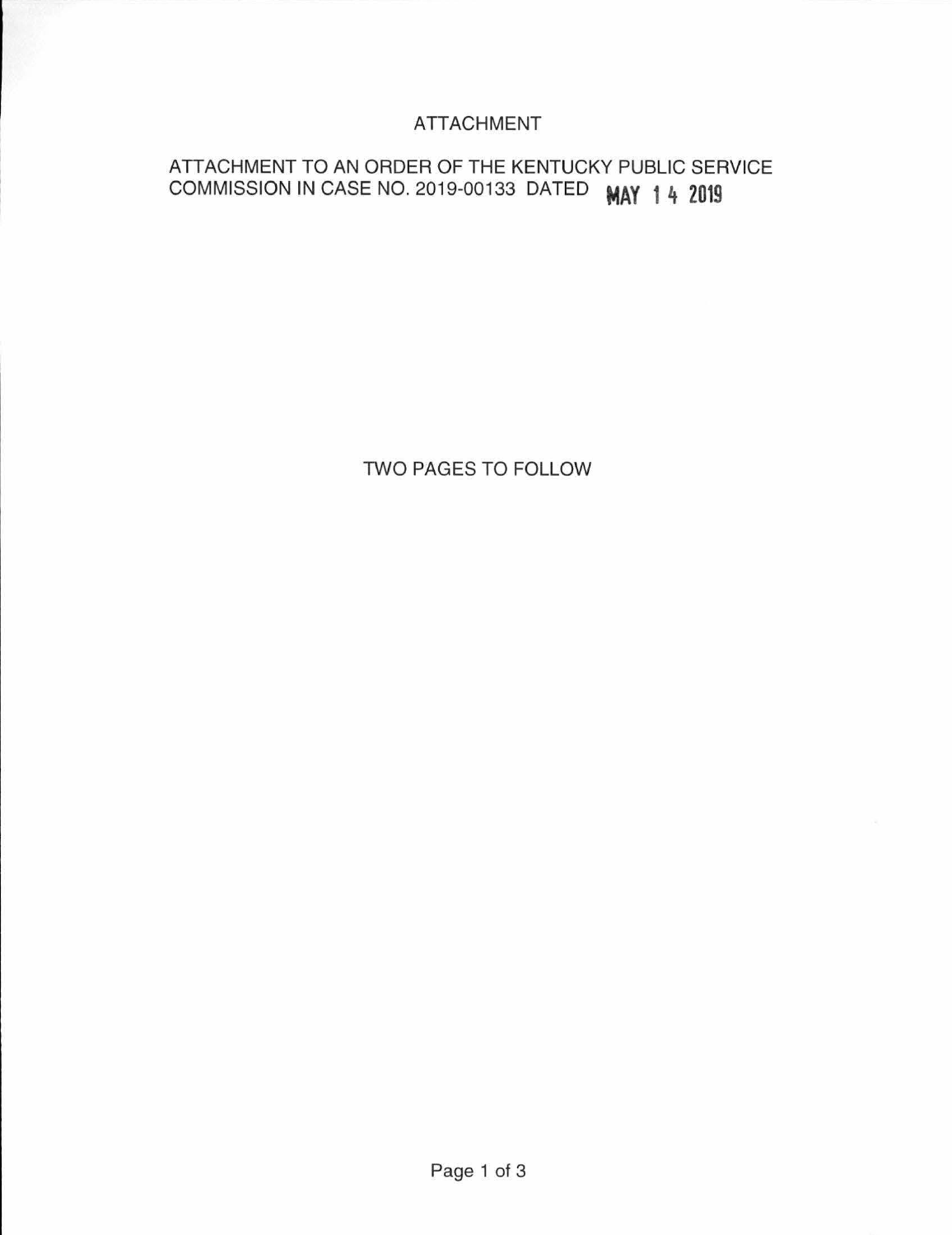Case No. 2019-00133



NOV 0 9 ZOlB

**1.BLIC SERVICE**  $\circ$ ommission



**BENT TREE CONDOMINIUM ASSOCIATION**  401 REDDING ROAD, #42, LEXINGTON, KENTUCKY 40517

November 1, 2018

Mr. Jeb Pinney General Counsel Kentucky Public Service Commission 211 Sower Boulevard Frankfort, KY 40601

Mr. Pinney:

With regard to an extraordinarily long and hindered effort by the Bent Tree Condominium Assiciation, 401 Redding Road, Lexington, Kentucky, to obtain adequate information, advice, documentation and other assistance from Kentucky American Water Company (KAWC) this letter of request complies to you following an informal complaint filed with the Commussion. We continue to encounter difficulty arriving at complete, publicly quantifiable, and timely cooperation from KAWC to settle disagreement on one water bill Bent Tree has an outstanding balance and for which we have sought for over a year to settle with KAWC.

Therefore, Bent Tree Condominium Association makes the following formal requests of the Commission:

All copies of meter tests and results performed on the two meters installed at 401 Redding Road since June 2017 current.

What type of meters and all meter serial numbers of meters located at this area from June 2017 to current.

All copies of outages in the area of 401 Redding Road and the surrounding area from June 2017 to current.

Bent Tree requests the Kentucky Public Service Commission test both meters associated with the property and provide the association with the results for time periods of June 2017 to current along with the dates of installation, dates of premise visit and the current status of the meters that were taken from the property, and any maintenance in the area for the time of period of June 2017 to current.

All copies of every site visit that has been made to the meters at 401 Redding Road and also all line breaks and maintenance, flushing of the valves, and maintenance of the other meters in the area for the time period of June 2017 to current.

All copies of the bills for the time period of June 2017- February 2018.

Determination of what method was used to obtain all meter readings at 401 Redding Road since June 2017, and when/if the method of obtaining meter readings was changed at any time since June 2017

Documentation and calendar outlining the nature and scope of all customer service inquiries made to KAWC by the Bent Tree Condominium Association since June 2017 to current.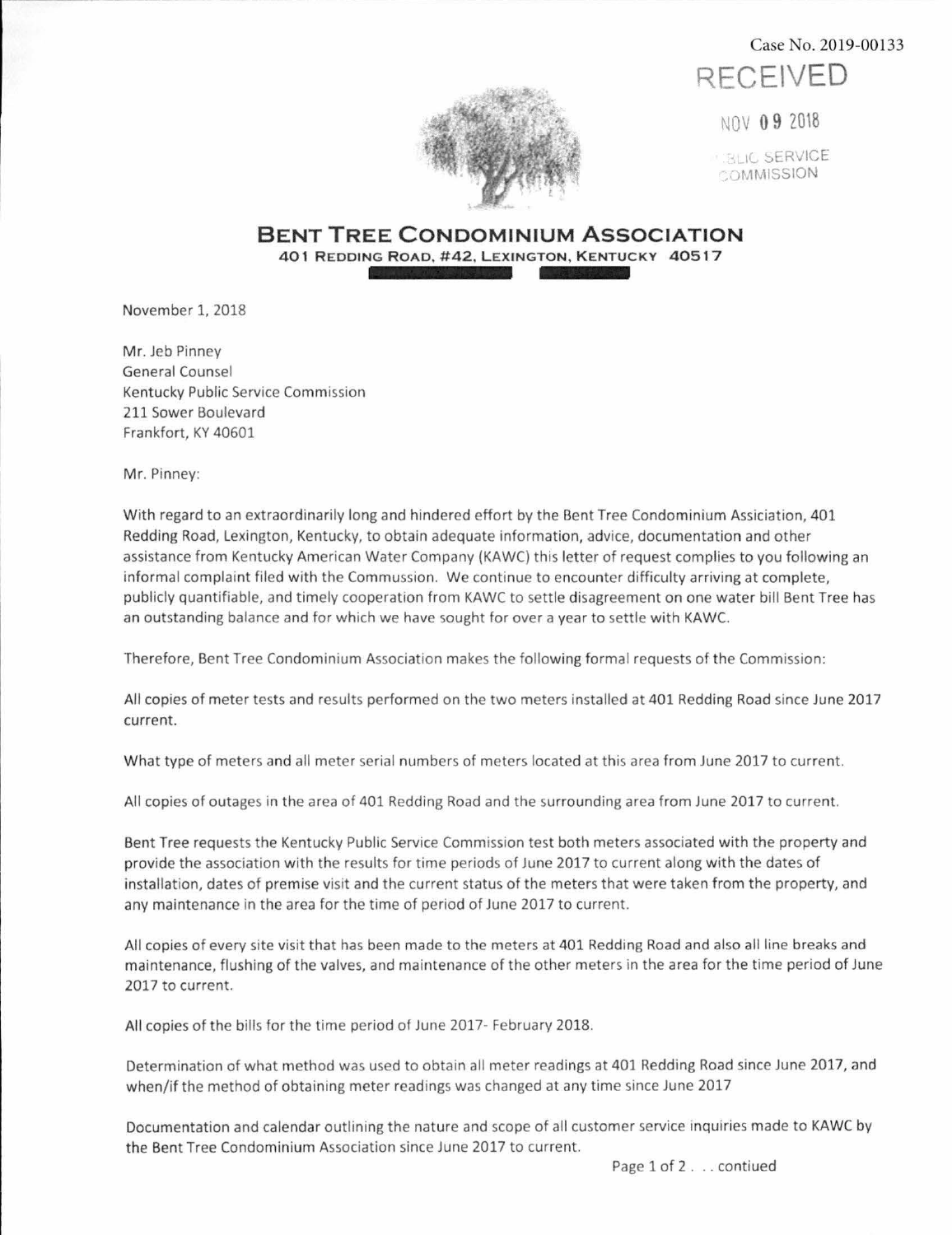Pinney Kentucky Public Service Commission Kentucky American Water Company Formal Complaint Page 2 of 2

Were Bent Tree Bills based on an actual or estimated read or manual or automatic read?

Further, Bent Tree respectfully requests the Kentucky Public Service Commission open a formal complaint of Kentucky-American Water Company in order that Bent Tree and its residents are afforded due process.

Respectfully, and on behalf of the 44 owners at Bent Tree and it's 5-member board of directors,

Marguette **Brack Marquette, President** 

401 Redding Road, unit 42 -Lexington, KY 40517